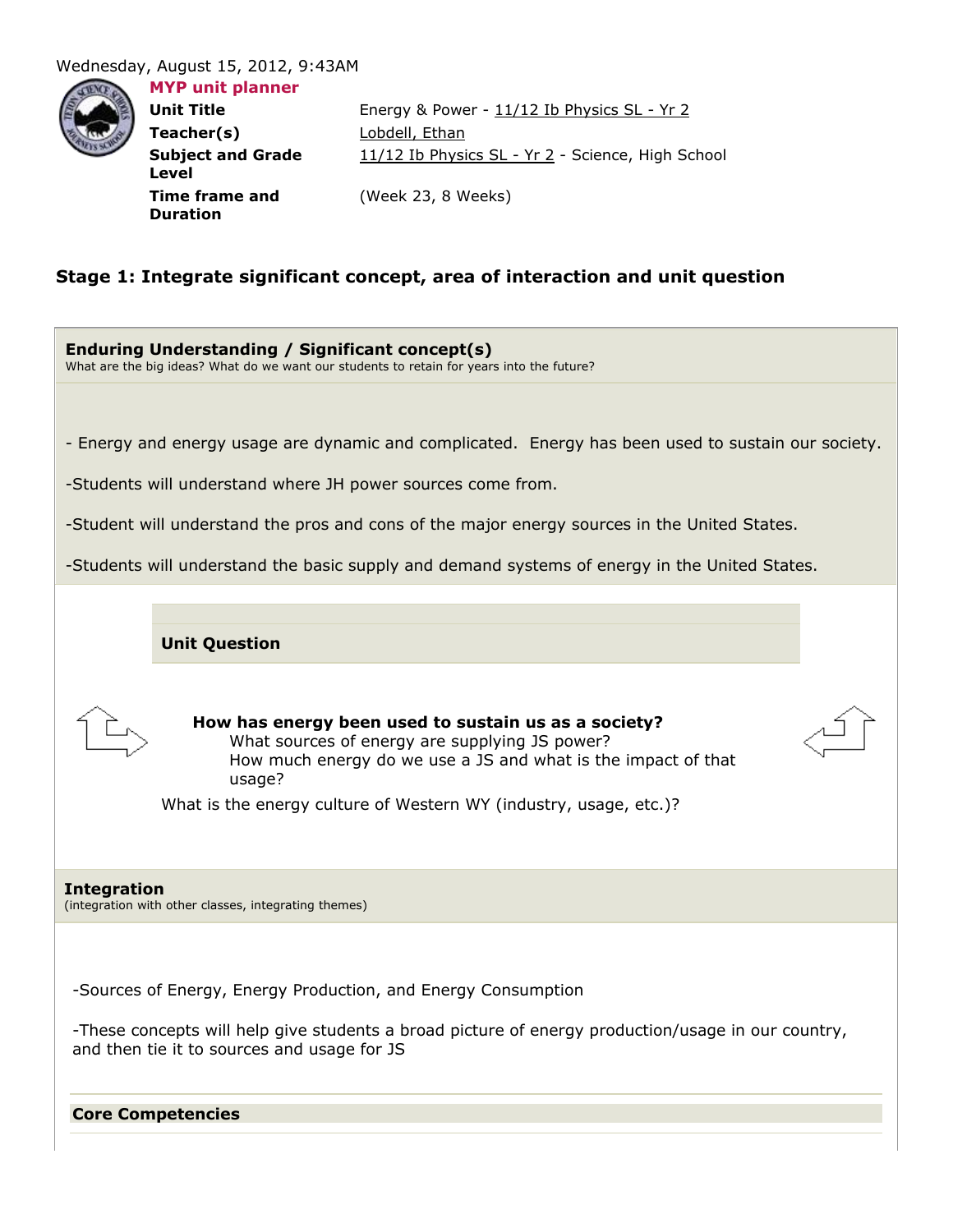- **•** Communication
- Collaboration
- **Creativity/Innovation**
- Problem Solving
- **•** Critical Thinking
- Place-based Education

**Assessment** [Link to Assessment Glossary](http://journeysschool.rubiconatlas.org/links/Journeys_School_Assessment_Glossary_Draft_3.doc) What task(s) will allow students the opportunity to respond to the unit questions? What will constitute acceptable evidence of understanding? How will students show what they have understood?

### **Article Discussions Formative: Critique/Analysis (JS)**

Students will be grade on participation in discussions, written reflections, and article annotations

## **IB Unit Test Summative: Problem/Solution (JS)**

This test will highlight the bench marks from the unit

### **Energy Audit Presentation Summative: Inquiry/Investigation (JS)**

This will be a presentation of the energy Audit summary and recommendation to the high school in opening/closing or to the parent council. This will be a group presentation.

## **Energy Audit Summary Paper Summative: Summarization (JS)**

This will be a short summary paper (1-2 pages) that has students synthesize the audit information and present a summary and recommendations on what JS should do in the future.

## **Energy Extraction Synthesis Paper Summative: Persuasive Statement (JS)**

This will be a short reflective/synthesis paper(2-3 pages) in which students state and support their opinion on energy extraction in Western Wyoming.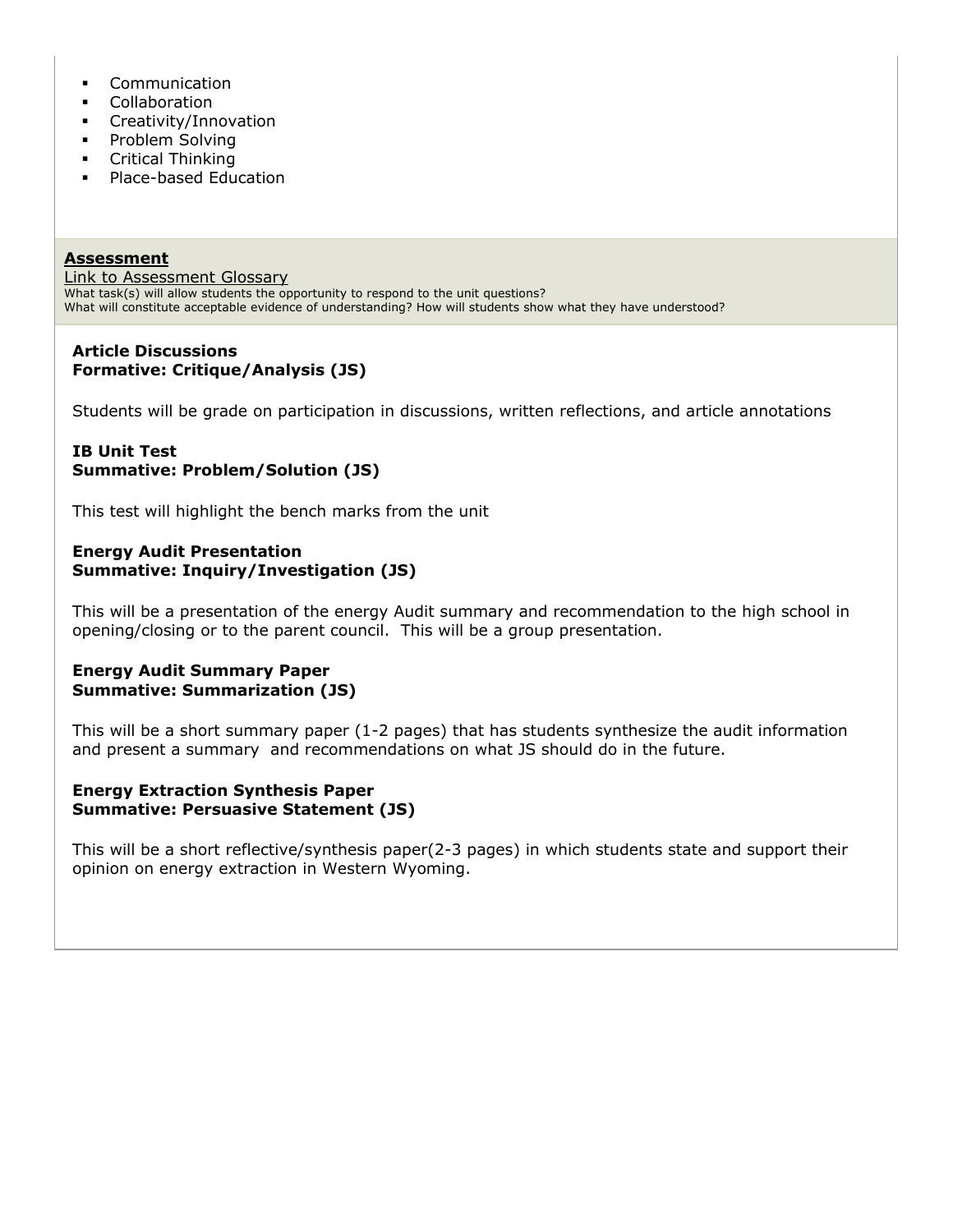# **Stage 2: Backward planning: from assessment to the learning activities through inquiry.**

### **Content**

What knowledge and/or skills (from the course overview) are going to be used to enable the student to respond to the guiding question?

## **Students will understand...**

- Energy and energy usage are dynamic and complicated.
- How energy has been used to sustain our society.

## **Students will know…**

- The principles of fossil fuel power production, the principles of Nuclear power production, the principles of solar power production, the principles of hydroelectric power production, the principles of wind power production, and the principles of wave power production.
- The principles of fossil fuel power production, the principles of Nuclear power production, the principles of solar power production, the principles of hydroelectric power production, the principles of wind power production, and the principles of wave power production.
- Students will understand the differences between fossil power sources and non-fossil fuel power sources
- Students will understand the positives and negatives of both fossil fuel power sources and non-fossil fuel power sources.

# **Students will be able to…**

- Outline the historical & geographical reasons for the widespread use of fossil fuels
- Discuss the energy density of fossil fuels with respect to power stations
- Discuss the relative advantages & disadvantages associated with the transportation & storage of fossil fuels
- Describe the environmental problems associated with the recovery of fossil fuels & their use in power stations
- Describe how neutrons produced in a fission reaction may be used to initiate further fission reactions (chain reaction)
- Distinguish between controlled nuclear fission (power production) & uncontrolled nuclear fission (nuclear weapons)
- Describe what is meant by fuel enrichment
- Describe the main energy transformations that take place in a nuclear power station
- Discuss the role of the moderator & the control rods in the production of fission in a thermal fission reactor
- Discuss the role of the heat exchanger in a fission reactor
- Describe how neutron capture by a nucleus of uranium-238 results in the production of a nucleus of plutonium 239
- Describe the importance of plutonium 239 as a nuclear fuel
- Discuss safety issues & risks associated with the production of nuclear power
- Outline the problems associated with producing nuclear power using nuclear fusion
- Solve problems on the production of nuclear power
- Distinguish between a photovoltaic cell & a solar heating panel
- Outline reasons for seasonal & regional variations in the solar power incident per unit area of the Earth's surface
- Solve problems involving specific applications of photovoltaic cells & solar heating panels
- Distinguish between different hydroelectric schemes
- Describe the main energy transformations that take place in hydroelectric schemes
- Solve problems involving hydroelectric schemes
- Outline the basic features of a wind generator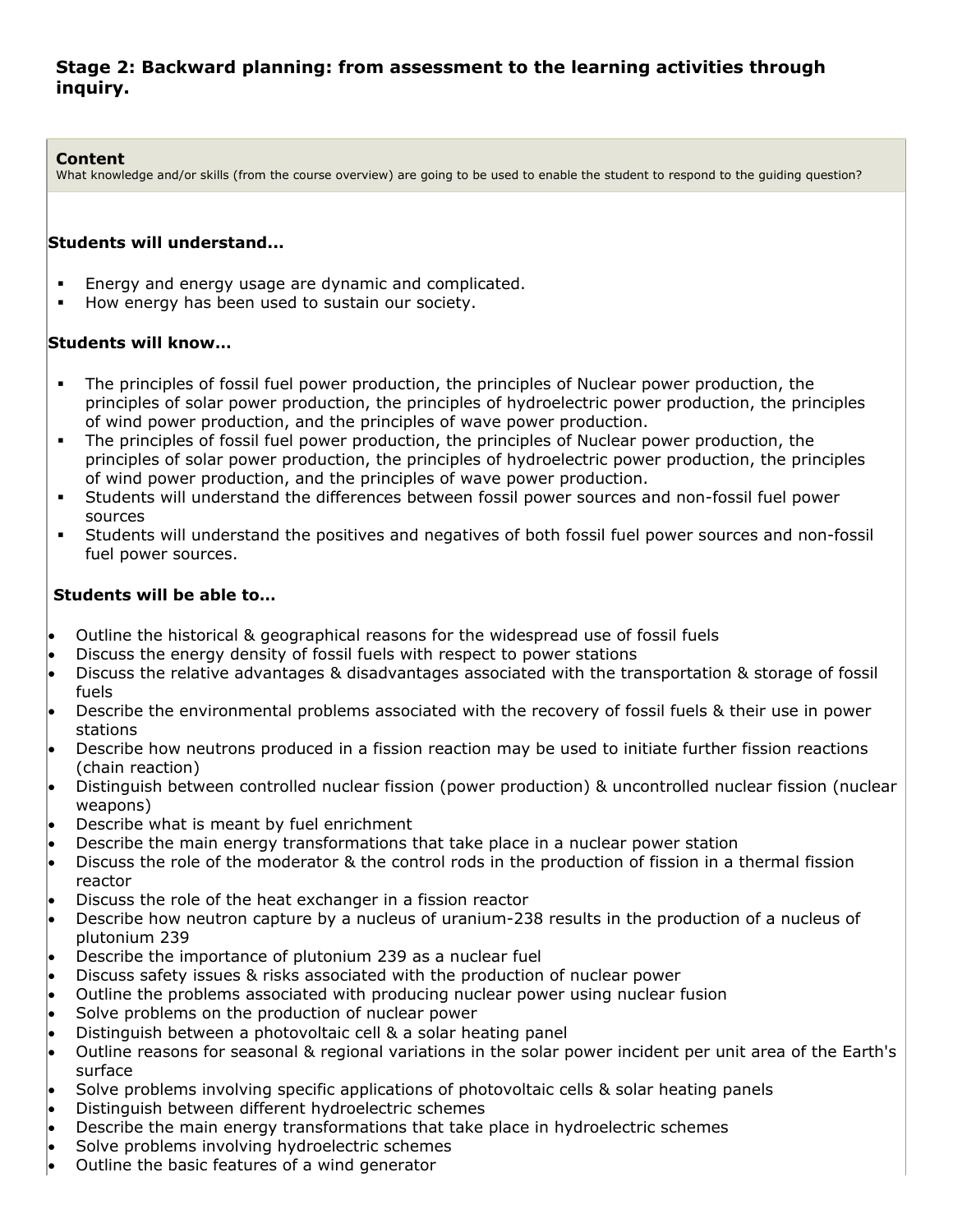| • Determine the power that may be delivered by a wind generator (ideally) & explain why this is |
|-------------------------------------------------------------------------------------------------|
| impossible                                                                                      |

- Solve problems involving wind power
- Describe the principle of operation of an oscillating water column(OWC) ocean wave energy converter
- Determine the power per unit length of a wavefront, assuming a rectangular profile of the wave
- Solve problems involving wave power

#### **Learning Experiences / Instructional Strategies**

How will students know what is expected of them? Will they see examples, rubrics, templates? How will students acquire the knowledge and practice the skills required? How will they practice applying these? Do the students have enough prior knowledge? How will we know?

-Students will learn the bench mark through Direct Instruction (PowerPoint's to cover bench marks).

-Discussion based learning (article discussions) will be used to work through articles that will highlight different perspectives on the energy climate in western Wyoming

-The energy audit and preparations for the journey to the Jonah field will give students Collaborative Learning experiences. (group research project)

-The Journeys School energy audit will give students a chance to take part in Inquiry Based Learning (Journey's power usage project...energy audit). This will be highlighted by the need to

-Place Base Learning (trip to Pinedale to see and research energy extraction)

### **Differentiation**

#### **Resources**

What resources are available to us? How will our classroom environment, local environment and/or the community be used to facilitate students' experiences during the unit?

#### **Unit Bench Marks:**

Attached to this section are power-points for both going through the bench marks for this section and for going through calculations from this section.

## **Energy Extraction in Western Wyoming:**

One of the major aspects of this unit is setting up the energy landscape of western Wyoming section. Below are several people to contact from different perspectives of the energy extraction issue:

**Encana Oil & Gas:** Amanda Fuqua, Operations Engineer, She works down at Encana's facility at the Jonah Field south of Pinedale. She gives tours of drilling rigs, fracking operations, and finished wells. This is a great opportunity for students to meet with industry people and to see the operation first hand. Contact information:amanda.fuqua@encana.com

**Greater Yellowstone Coalition:** Lloyd Dorsey, Wyoming Representative. Lloyd can help give a great perspective on the advocate work being done to attempt to stop plans to allow drilling and then subsequent hydraulic fracking in the Hoback. Contact Information: ldorsey@greateryellowstone.org

**Wyoming Outdoor Council:** Lisa McGee, National Forests and Parks Program Director. Lisa can help give excellent perspective on the legal work that is being done to advocate for and attempt to keep drilling and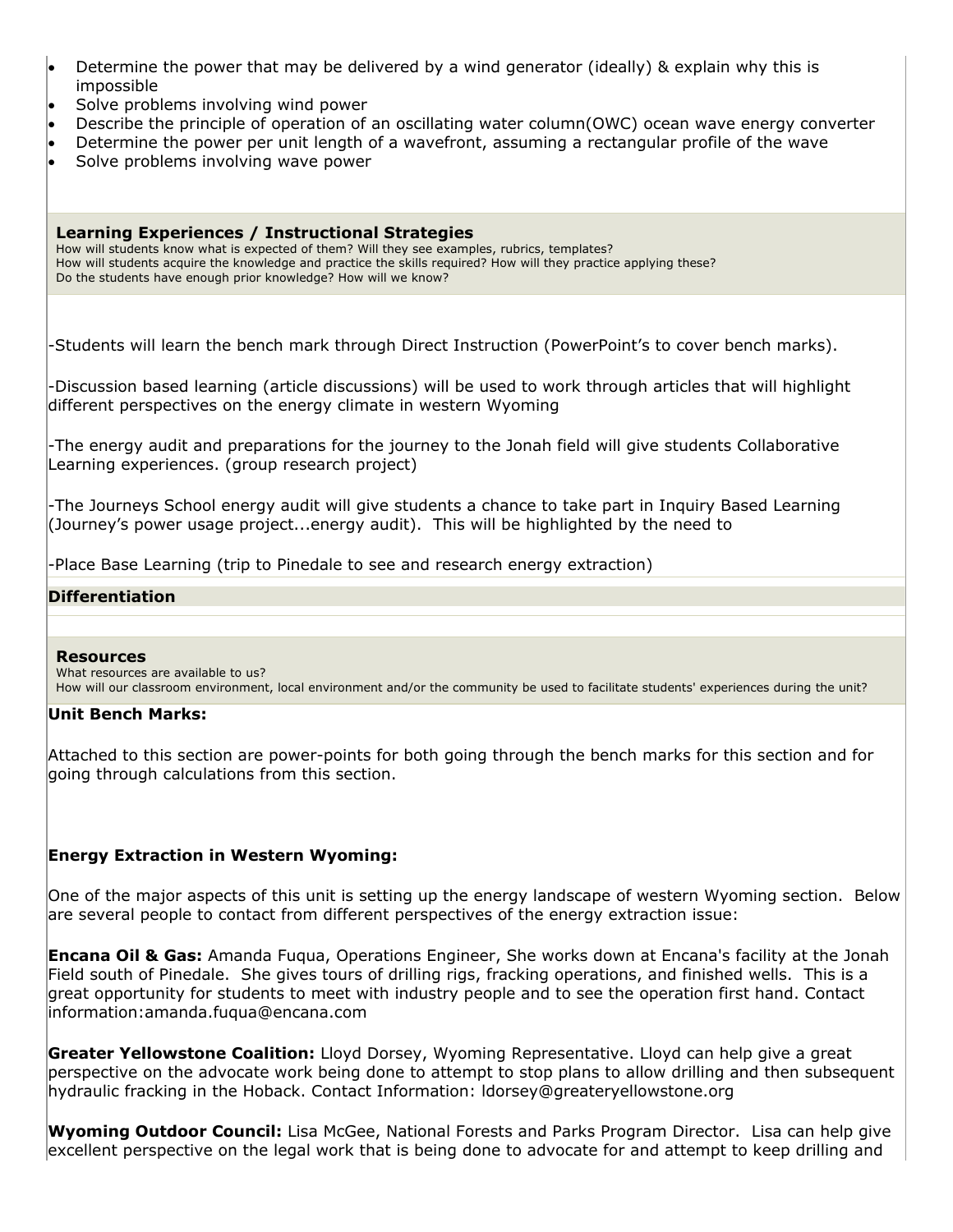fracking from being done in areas such as the Hoback. She can also give good perspective on work that is being done to advocate for responsible extraction practice in areas where extraction is being done.

-Attached to this section are lesson plans and project descriptions that are associated with this part of the unit

## **Resources for Energy Audit Information:**

1) Contact Liz Palchak. She is TSS's sustainability coordinator and a great resource for information needed to accomplish this project.

2) The greenhouse gas calculator is located at the following network location: S:\Committees\Sustainability\STARS documents

3) Shawn Remis is an excellent source to gain information about our specific energy usages

4) Attached to this section are lesson plans and project descriptions that correlate with this part of the unit

# **Ongoing reflections and evaluation**

### **Teacher Notes**

#### **Pinedale(Encana) Journey:**

**Timing:** The trip down to Encana's facility on the Jonah Field takes between 2hr and 2hr 15min. To have a meaningful experience down there you need at least 2 hours probably more like 2.5hrs. To this end you really need a full day from 8:15AM to 4PM(to be on the safe side)

**Preparation:** Now that we have been down to the facility we know a lot more about the types of resources we can see (drilling rigs, production areas, and fracking sites) and the people we will meet (Rig Bosses, controls, rough necks, operation engineers, etc). I think that it would be helpful to have students build questions that would cater to these topics and to these individuals. Then have another set of questions that would be more pointed to advocate groups (questions on environmental impacts, etc.)

**Discussions:** The discussions for this unit we done on the bus ride. With a small group of students (4 this year) I would recommend giving them the discussion questions before hand to have with their readings. This was students can come with collected thoughts and then they will be more prepped to be involved in the discussion on the bus.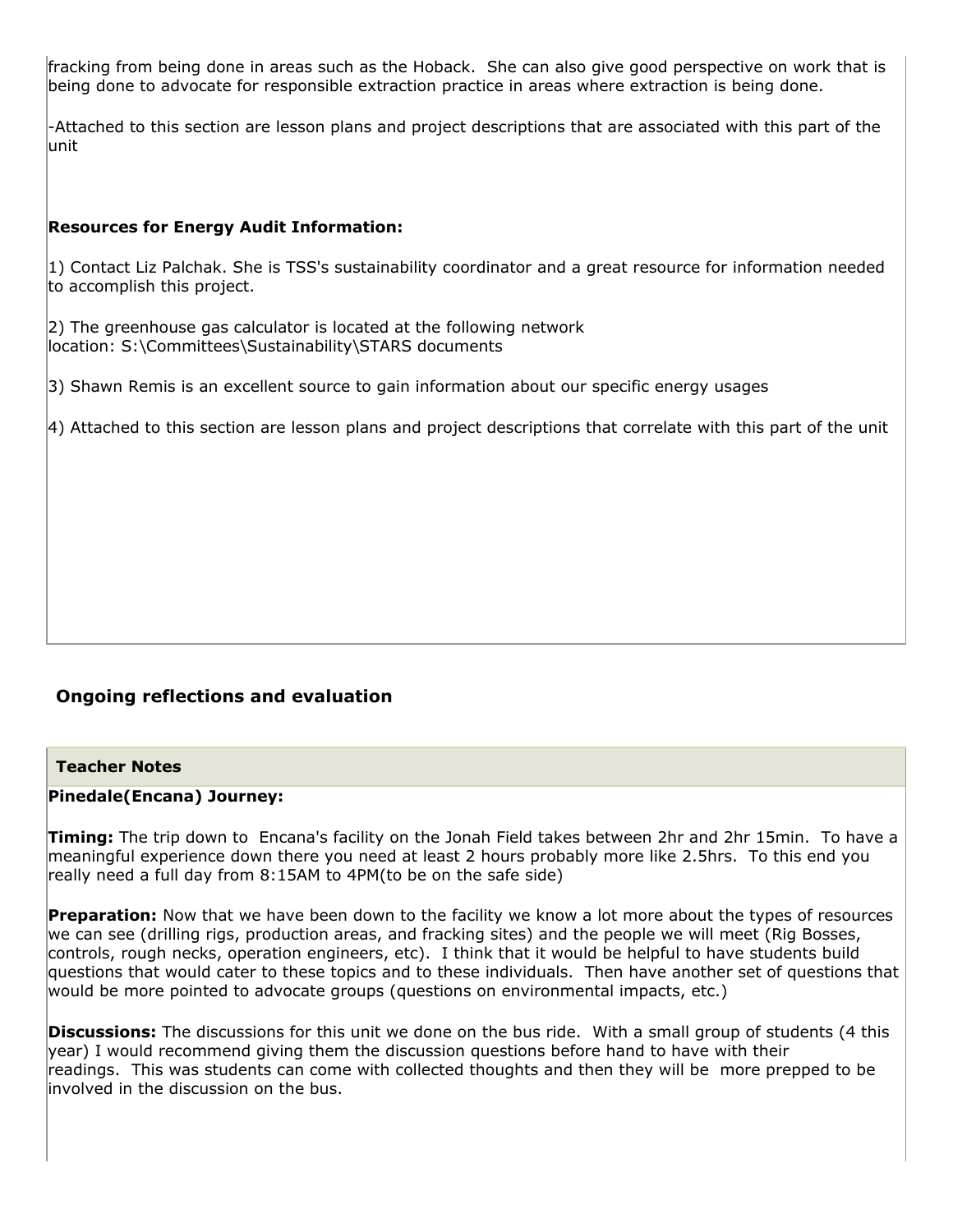**Energy Audit:** Make sure that all of the numbers are in the correct units to go into the calculator. This will save a lot of time. More time could have been left to have the students input the data they calculated into the calculator

Overall Thoughts: The unit was squeezed for time. This was due to several factors. First, it was an ambitious unit plan for the time block. Secondly, there was a high level of student absence at the start of the unit. Another area that could have been tightened were the rubrics and the expectations of due dates etc. for students.

## **Standards / Benchmarks / Objectives**

## **DP Group 4:Physics (1st Exams 2009), DP - Age 16-18, Syllabus - Energy, power and climate change**

8.3 Fossil fuel power production

- 8.3.1 Outline the historical and geographical reasons for the widespread use of fossil fuels.
- 8.3.2 Discuss the energy density of fossil fuels with respect to the demands of power stations.
- 8.3.3 Discuss the relative advantages and disadvantages associated with the transportation and storage of fossil fuels.
- 8.3.4 State the overall efficiency of power stations fuelled by different fossil fuels.
- 8.3.5 Describe the environmental problems associated with the recovery of fossil fuels and their use in power stations.

8.4 Non-fossil fuel power production Nuclear power

- 8.4.1 Describe how neutrons produced in a fission reaction may be used to initiate further fission reactions (chain reaction).
- 8.4.2 Distinguish between controlled nuclear fission (power production) and uncontrolled nuclear fission (nuclear weapons).
- 8.4.3 Describe what is meant by fuel enrichment.
- 8.4.4 Describe the main energy transformations that take place in a nuclear power station.
- 8.4.5 Discuss the role of the moderator and the control rods in the production of controlled fission in a thermal fission reactor.
- 8.4.6 Discuss the role of the heat exchanger in a fission reactor.
- 8.4.7 Describe how neutron capture by a nucleus of uranium-238 ( $^{238}$ U) results in the production of a nucleus of plutonium-239  $(^{239}$ Pu).
- 8.4.8 Describe the importance of plutonium-239  $(^{239}$ Pu) as a nuclear fuel.
- 8.4.9 Discuss safety issues and risks associated with the production of nuclear power.
- 8.4.10 Outline the problems associated with producing nuclear power using nuclear fusion.
- 8.4.11 Solve problems on the production of nuclear power.

Solar power

- 8.4.12 Distinguish between a photovoltaic cell and a solar heating panel.
- 8.4.13 Outline reasons for seasonal and regional variations in the solar power incident per unit area of the Earth's surface.
- 8.4.14 Solve problems involving specific applications of photovoltaic cells and solar heating panels.

Hydroelectric power